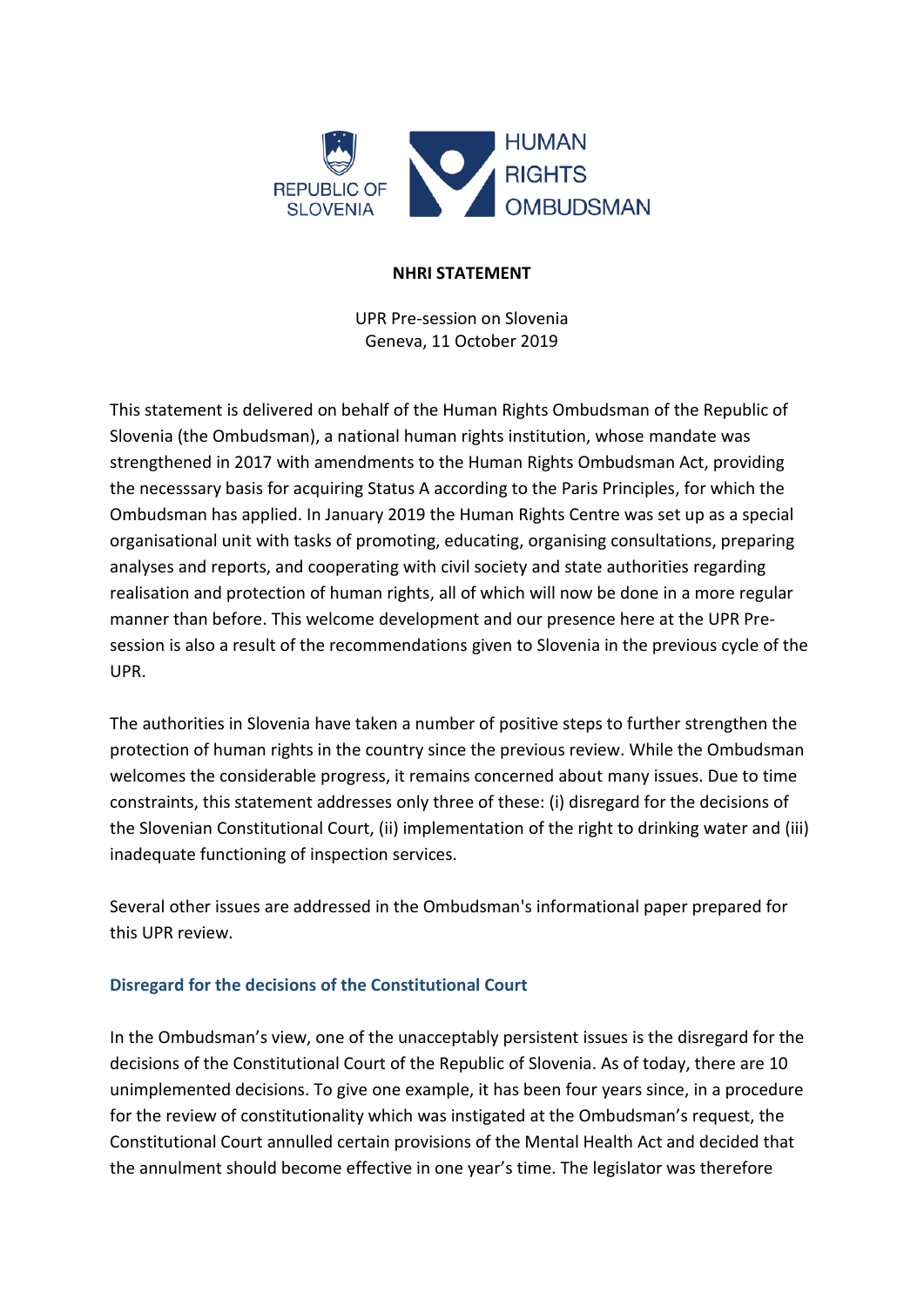given sufficient time to deal with the complex matter at hand, namely to adequately harmonise with the Constitution the procedure for admitting people who have been deprived of their legal capacity to secure departments of social care institutions. It is not acceptable that even such important decisions of the Constitutional Court, involving the deprivation of liberty of one of the most vulnerable groups of people, are not implemented in a timely fashion.

## **The competent authorities have to remedy unconstitutionality established with the decisions of the Constitutional Court of the Republic of Slovenia.**

### **The implementation of the right to drinking water**

At the end of 2016, the National Assembly amended the Constitution of the Republic of Slovenia by introducing a now explicit constitutional right – the right to drinking water. This was a welcome step. However, the legislative and implementing regulations still haven't been harmonised with the new constitutional provision.

# **The Government and the National Assembly of the Republic of Slovenia should promptly draft and adopt the regulations necessary to protect the right to drinking water determined in the Constitution of the Republic of Slovenia.**

In the previous UPR cycle, several countries adressed the problems regarding access to drinking water in Roma settlements. However, regarding this issue, the Ombudsman noted a setback instead of the urgently required progress. In 2016 the Government installed plastic water tanks in two Roma settlements, which the Ombudsman warned could only act as a temporary measure and that such measure is completely unsuitable in times of winter frost and summer heat. Providing drinking water through a water tank is a step backwards with regard to the Government statement from 2011 that the observance of the right to drinking water arising from Slovenian and international legislation requires the provision of access through a public water supply system.

### **All residents of the Roma settlements should be provided with suitable access to drinking water without differentiation and irrespective of the legal status of the land.**

#### **Inadequate work of the inspection services**

The Ombudsman receives a considerable number of complaints relating to the work of the inspection services (such as the Labour Inspectorate and the Inspectorate for the Environment and Spatial Planning), their staff shortages, poor responsiveness to notifiers, the transparency of their work and priorities, and delayed enforcement of complainants' rights. In the Ombudsman's opinion, the supervisions that inspectors carry out are often